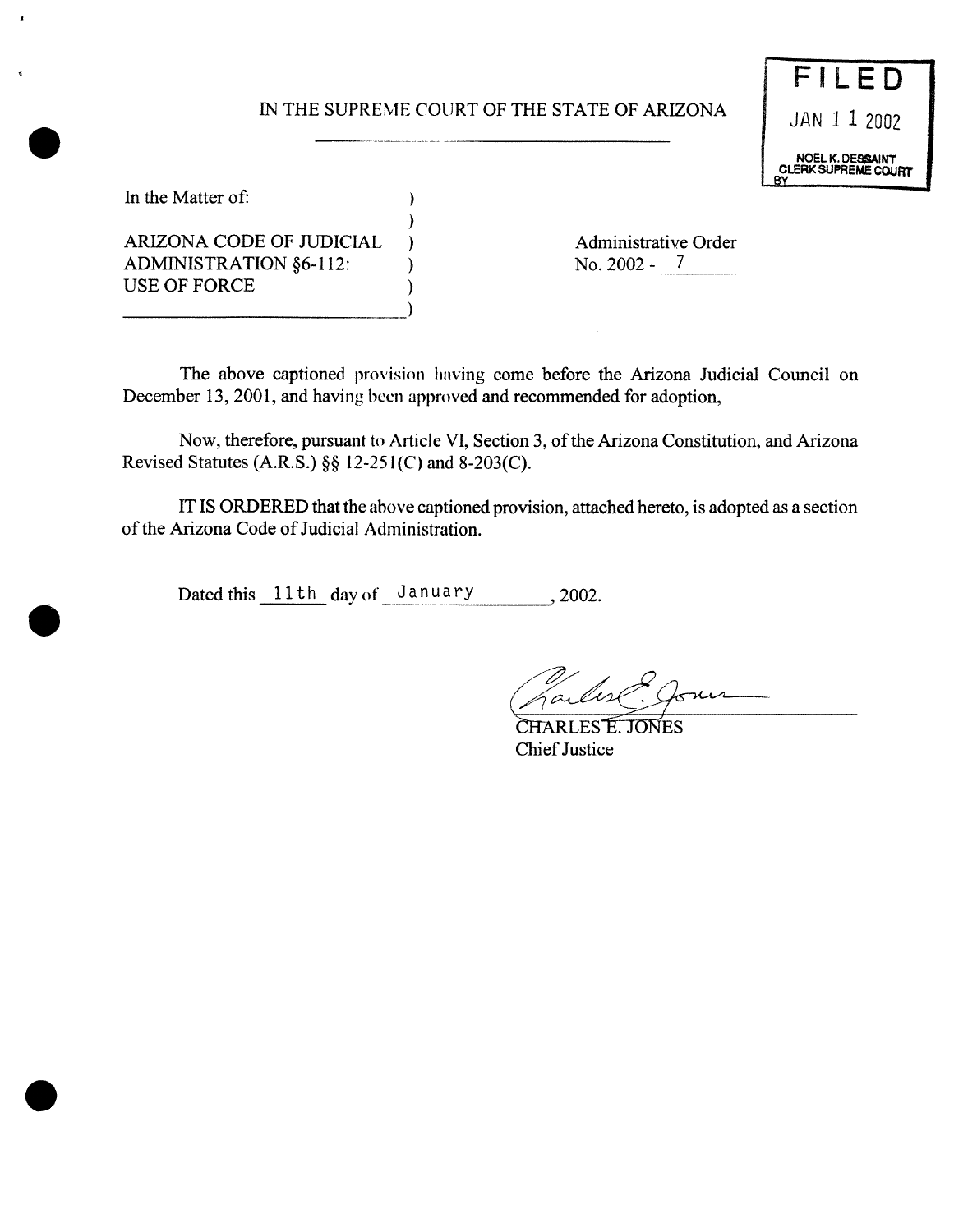### **ARIZONA CODE OF JUDICIAL ADMINISTRATION Part 6: Probation Chapter 1: General Administration Section 6-112: Use of Force**

**A. Defmitions. In** this section the following definitions apply.

"Continuum of control" means the options available to manage **a** subject as depicted by the model attached as Appendix 1.

"Deadly physical force" means "force which is used with the purpose of causing death or serious physical injury or in the manner of its use or intended use is capable of creating a substantial risk of causing death or serious physical injury" as provided in A.R.S.  $§13-105(12)$ .

"Deadly weapon" means "anything designed for lethal use. The termincludes a firearm" as provided in A.R.S. § 13-105(13).

"Impact weapon" means any object or device used to control a subject's actions, to defend against an attack or to deliver a stunning blow.

"Officers" means both adult and juvenile probation and surveillance officers.

"Serious physical injury" means "physical injury which creates a reasonable risk of death, or which causes serious and permanent disfigurement, serious impairment of health or loss or protracted impairment of the function of any bodily organ or limb" as provided in A.R.S.  $$13-$ *105(34).*

"Slight force" means reasonable force used to place in restraints, control, or direct the movement ofa subject that is cooperative or passively resistant.

- B. Applicability. Article 6 Section 3 of the Arizona Constitution and A.R.S. § §12-251(C) and  $8-203(C)$  authorize the Supreme Court to establish rules governing the use of force by probation and surveillance officers.
- C. Purpose. To outline and clarify the use of force by probation and surveillance officers.
- D. Use of Force.
	- 1. Officers shall base use of force decisions upon the facts known to them at the time of the incident and whether, under the circumstances, the use and degree of force is reasonable.
	- 2. An officer shall determine that physical force is warranted under the circumstances provided by statute before using physical force in the performance of the officers duties.

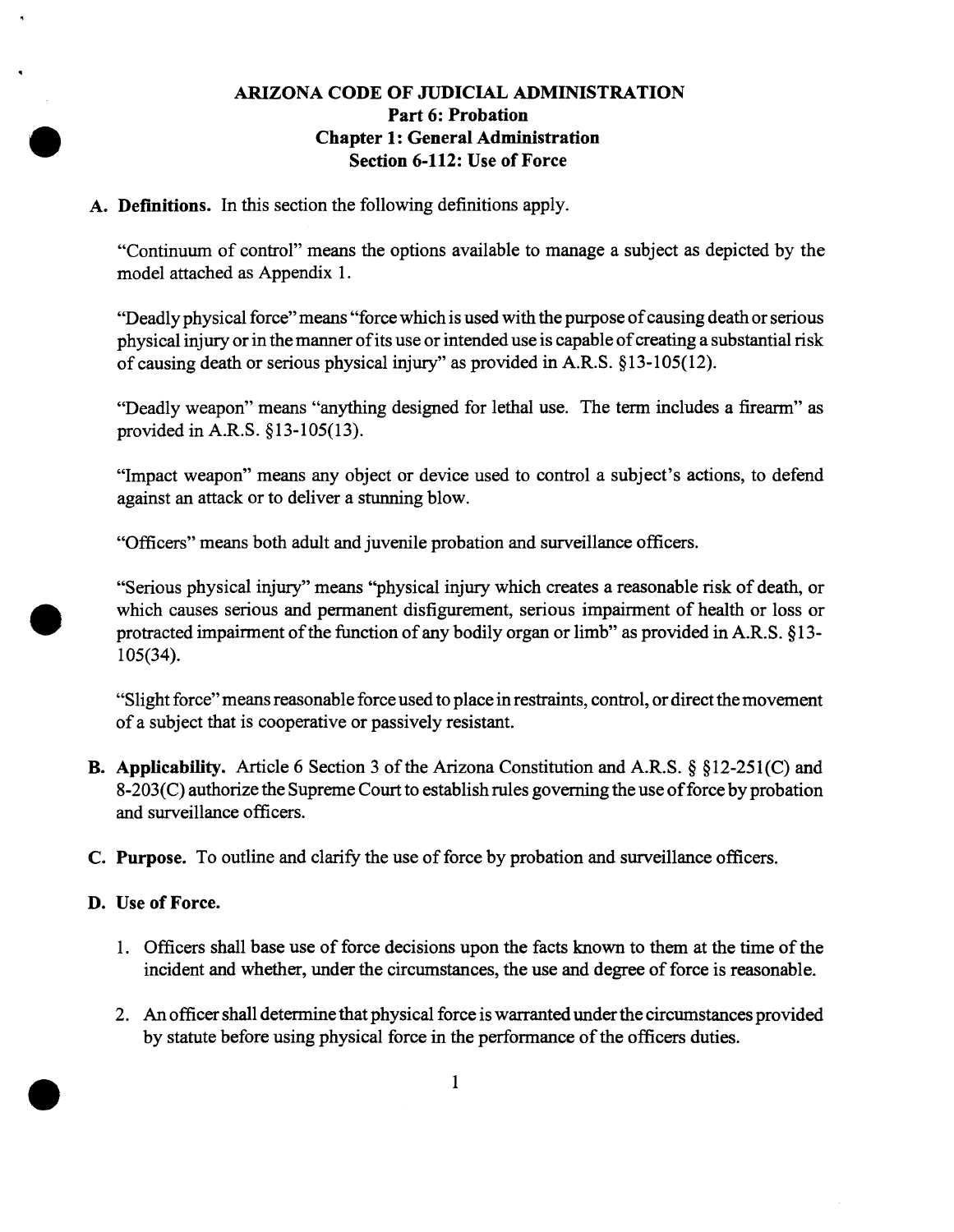#### a. A.R.S. § 13-404(A) provides:

A person is justified in threatening or using physical force against another when and to the extent a reasonable person would believe that physical force is immediately necessary to protect himself against the other's use or attempted use of unlawful physical force.

#### b. A.R.S. § 13-409 provides:

A person is justified in threatening or using physical against another if in making or assisting in making an arrest or detention or in preventing or assisting in preventing the escape after arrest or detention of that other person, such person uses or threatens to use physical force and all of the following exist:

<sup>1</sup> A reasonable person would believe that such force is immediately necessary to effect the arrest or detention to prevent the escape.

2 Such person makes known the purpose of the arrest or detention or believes that it is otherwise known or cannot reasonably be made known to the person to be arrested or detained.

3 A reasonable person would believe the arrest or detention to be lawful.

- 3. An officer shall determine that deadly force is warranted under the circumstances provided by statute before using deadly force in the performance of the officers duties.
	- a. A.R.S. § 13-410(A)(1) provides:

The threatened use of deadly physical force by a person against another is justified pursuant to § 13-409 only if a reasonable person effecting the arrest or preventing the escape would believe the suspect or escape is:

- (1) Actually resisting the discharge ofa legal duty with deadly force or with the apparent capacity to use deadly physical force.
- b. A.R.S.  $$13-410(C)(1)(2)(a)(b)(c)$  and (d) provides:

The use of deadly force by a peace officer against another is justified pursuant to  $$13-409$  only when the peace officer reasonably believes that it is necessary: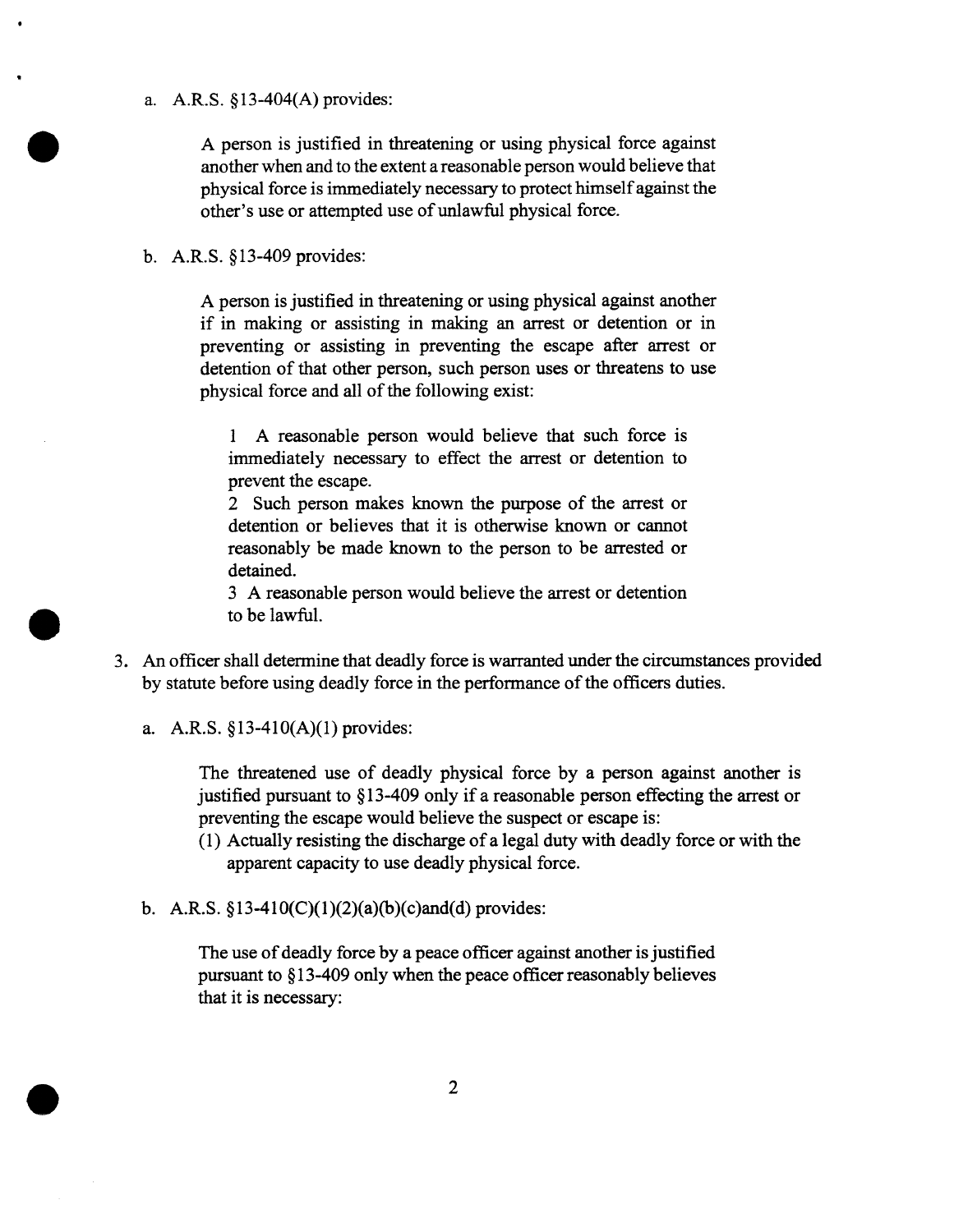- 1. To defend himself or a third person from what the peace officer reasonably believes to be the use of imminent use of deadly physical force.
- 2. To effect an arrest. . . of a person whom the peace officer reasonably believes:
	- (a) Has committed, attempted to commit, is committing or is attempting to commit a felony involving the use or threatened use of a deadly weapon.
	- (b) Is attempting to escape by use of a deadly weapon.
	- (c) Through past or present conduct of the person which is known by the peace officer that the person is likely to endanger human life or inflict serious bodily injury to another unless apprehended without delay.
	- (d) Notwithstanding any other provision of this chapter, a peace officer is justified in threatening to use deadly physical force when and to the extent a reasonable officer believes it necessary to protect himself against another's potential use of force or deadly physical force.
- 4. An officer shall assess the ability, opportunity and intent of the subject to do physical harm and respond with the necessary level of force to prevent the harm.
- E. Use of Force Options. An officer's use of force shall be reasonable and necessary to control a subject and accomplish lawful objectives. Use of force options include:
	- 1. Clear verbal instructions such as a lawful order, advice, a warning or persuasion
	- 2. Empty hand control that includes re-direction, personal defensive tactics, control holds, pressure points, fist strikes, palm strikes, shin kicks, snap kicks, knee strikes and elbow strikes.
	- 3. Oleoresin capsicum (OC) aerosol chemical spray when the officer reasonably believes it is unsafe to approach an aggressive subject and disengagement is not reasonable or practical. After a subject is brought under control by the use of OC, the officer shall whenever practical flush the subject's eyes and other affected tissues with water. Officers shall ensure that immediate medical treatment is sought for subjects that are experiencing breathing difficulty or lingering vision impairment as a result of being sprayed with OC.
	- 4. Impact and deadly weapons, when the risk of injury to an officer or other person is so significant that the use of lesser options would be ineffective or unsafe.
		- a. Weapons may only be used by trained and proficient officers.
		- b. Deadly weapons include: (1) Firearms.
			- (2) Impact weapon strikes to vital areas suchas the head or neck.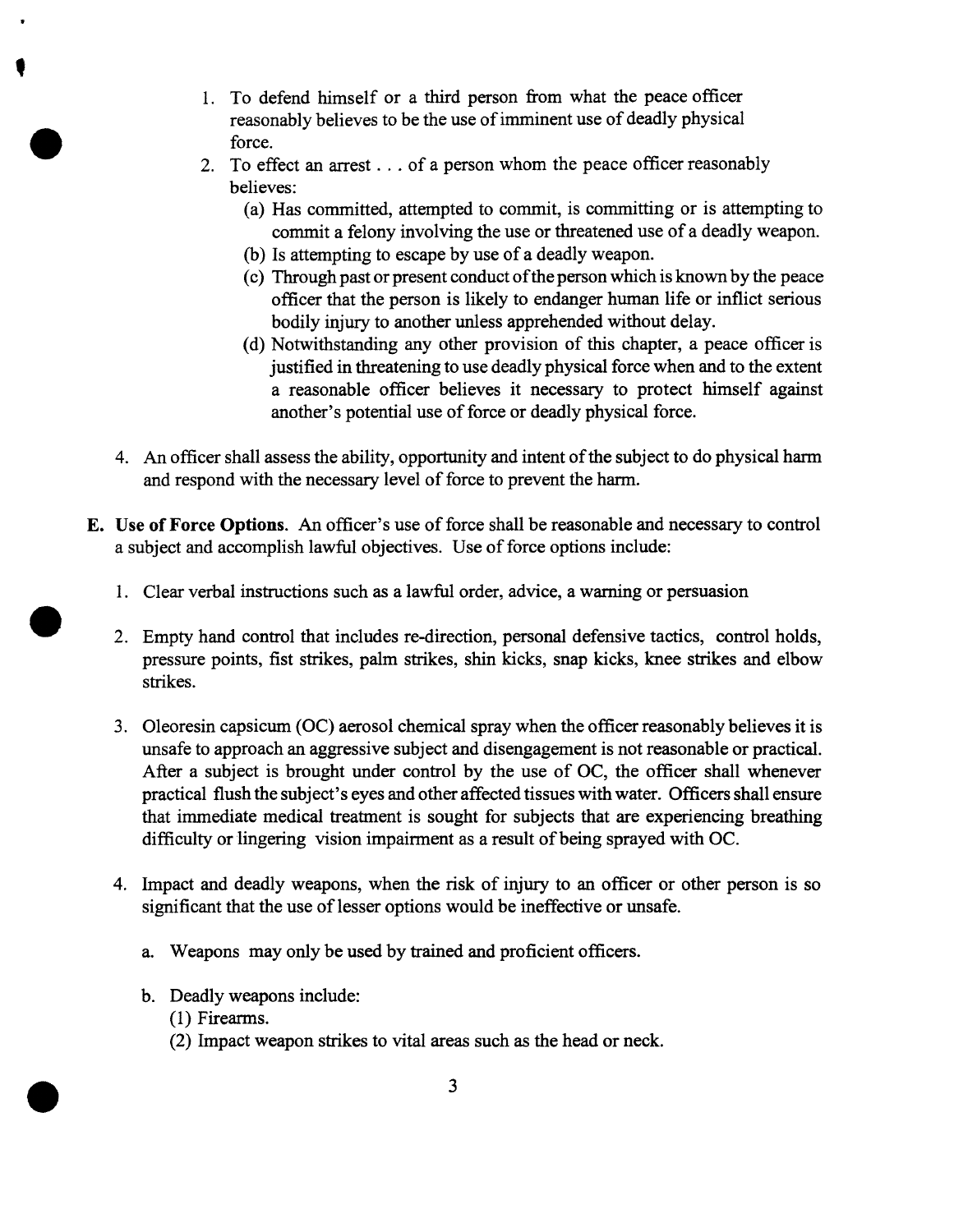- (3) Less than lethal weapons to vital areas such as the head or neck.
- F. Notification. An officer involved in any use of force that is greater than slight force shall:
	- 1. Immediately notify their supervisor as soon as practical but not later than the next business day.
	- 2. Submit a written incident report to their supervisor no later than the close of the next business day which shall at a minimum include:
		- a. A description of the events surrounding the use of force.
		- b. The name and case number of probationer or probationers involved and any known witnesses.
		- c. The disposition of the incident.
		- d. Any medical attention needed for any person in the incident.
	- 3. Upon review of the incident report, the supervisor shall immediately forward it through the departmental chain of command to the chief probation officer.
	- 4. Upon review of the incident report, the chief probation officer shall provide a copy to the probation safety specialist.

### G. Review **OfUse OfForce.**

- 1. The chief probation officer or the designee shall review all incident reports pertaining to the use of force within two business days of receipt. Any incident reports that involve the use or display of a firearm shall follow the procedures outlined in ACJA  $\S$  6-113, Firearms Standards.
- 2. The chief probation officer shall appoint a use of force committee within twenty business days of the incident or upon receipt of allegations of excessive force if any one of the following conditions exists:
	- a. Further investigation is warranted.
	- b. Deadly force was used.
	- c. Allegations of excessive force are brought forth.
	- d. Force greater than slight is used against a member of the public.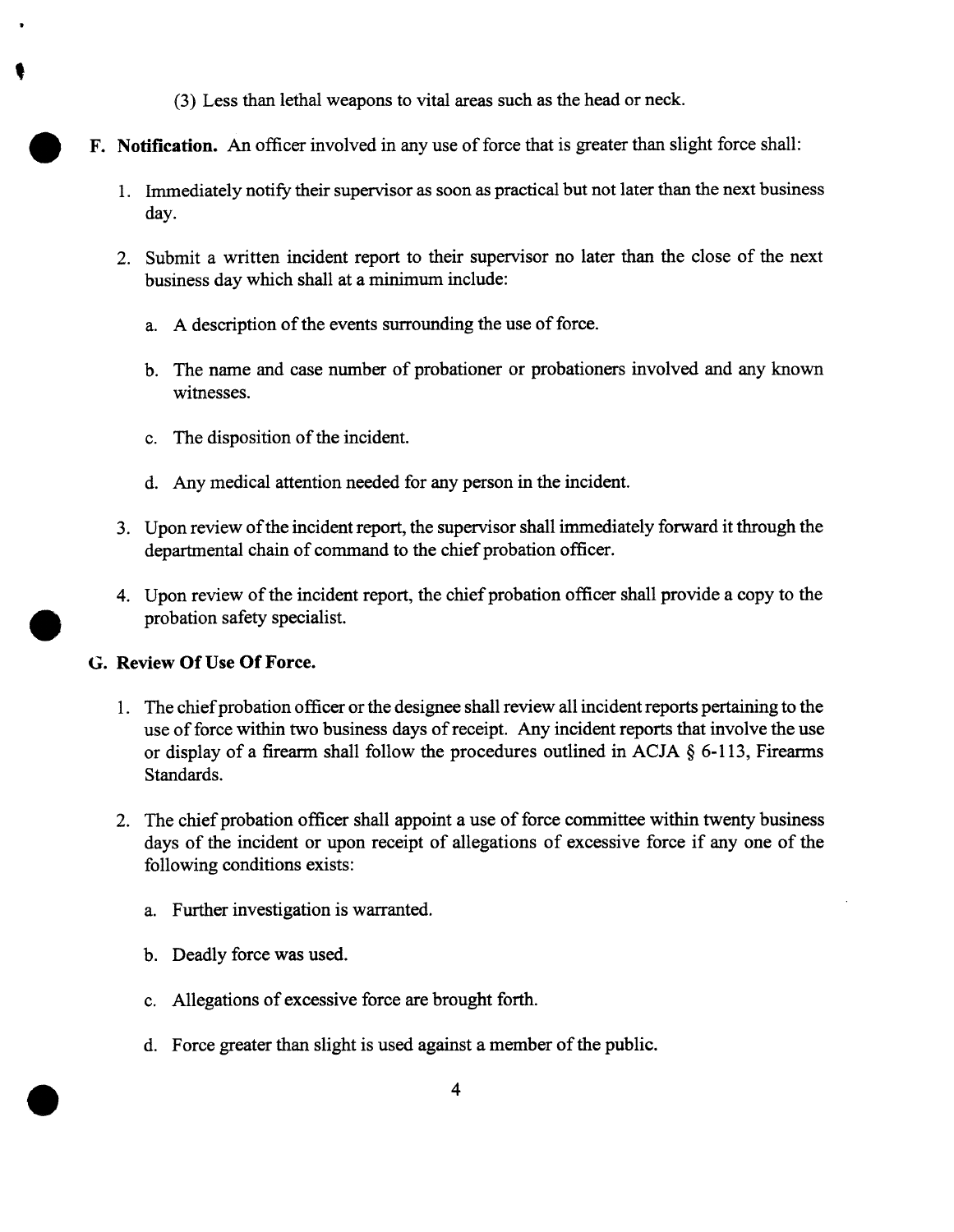- e. An offender, a staff member, or a member of the public is injured significantly or in a manner that requires investigation.
- 3. The use of force committee shall consist of at least three members who have knowledge of the use of the continuum of control and of defensive tactics. The committee shall include one representative from each of the following:
	- a. Probation department management,
	- b. A certified defensive tactics instructor as defined in ACJA Section 6-107, and
	- c. A non-involved officer chosen by the officer involved in the use of force.
- 4. The chief probation officer may appoint additional members necessary to perform the duties of the committee in a specific review.
- 5. The use of force committee shall review the incident reports, interview witnesses and, when necessary, request that the chief probation officer assign an investigator.
- 6. Upon conclusion of the review, the use of force committee shall issue a written report within ten business days which shall include:
	- a. A brief summary of the incident,
	- b. The committee's determination of whether the amount of force used violated any departmental policy or the ACJA and was reasonable and justified.
	- c. A dissenting opinion, if any, and
	- d. The signature of each committee member.
- 7. The use of force committee report shall be forwarded to the chief probation officer, who shall have the authority to administer any discipline or remedial measures according to the local judicial merit system.
- 8. A copy of the use of force committee report shall be provided to the AOC along with a report of the action taken by the chief probation officer.